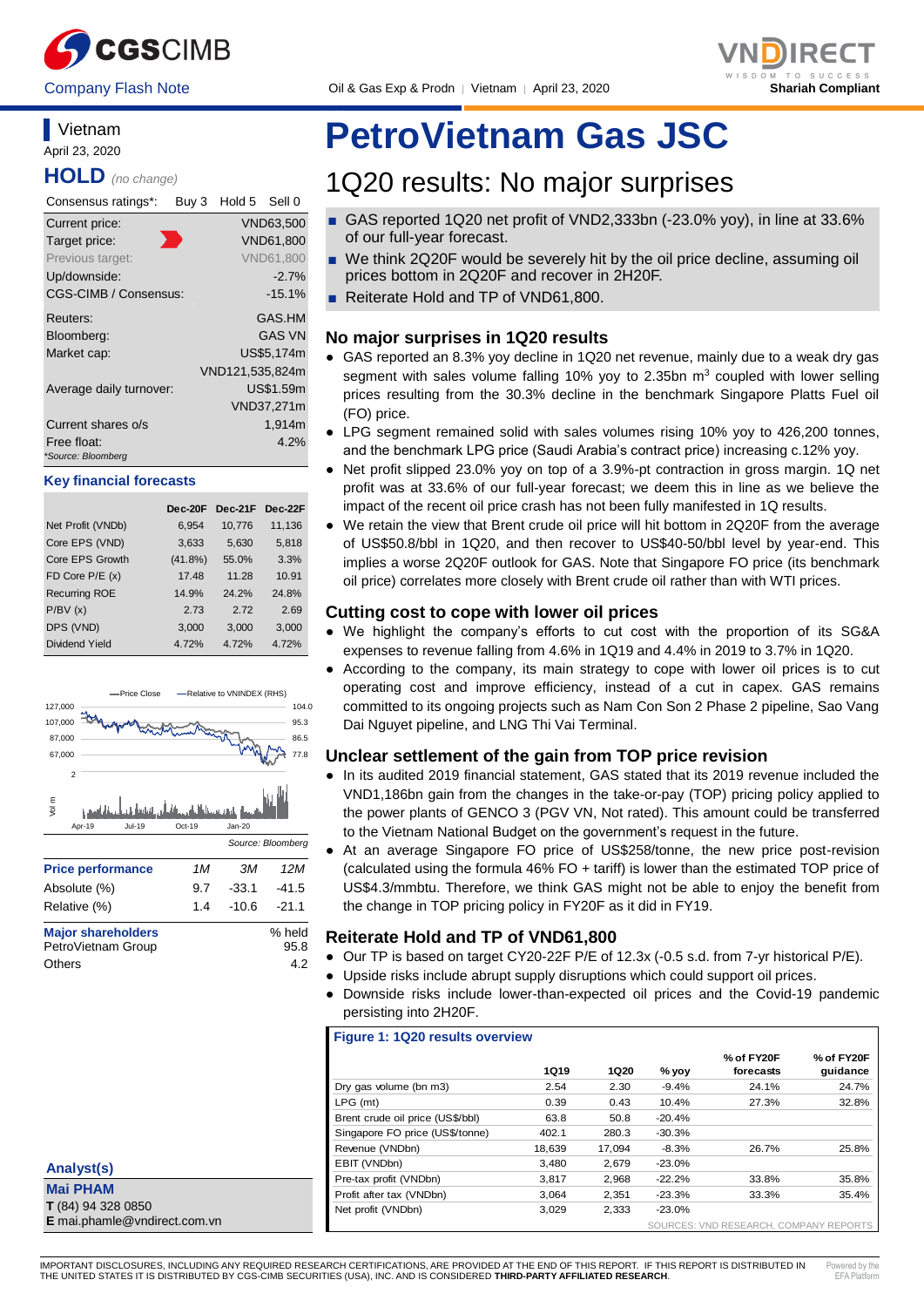

#### Oil & Gas Exp & Prodn | Vietnam PetroVietnam Gas JSC | April 23, 2020



|                            | <b>Bloomberg</b> |                  | Share<br>Price<br>(local | Target<br>Price<br>(local | <b>Market</b><br>Cap |      | P/E(x) |       | 3-year<br><b>EPS</b>                                                   |            | P/BV(x) |              |            | <b>ROE (%)</b> |       |            | <b>ROA</b> (%) |           |
|----------------------------|------------------|------------------|--------------------------|---------------------------|----------------------|------|--------|-------|------------------------------------------------------------------------|------------|---------|--------------|------------|----------------|-------|------------|----------------|-----------|
| Company                    | Ticker           | Recom.           | curr)                    |                           | curr) (US\$ m)       | TTM  | FY20F  | FY21F | CAGR (%)                                                               | <b>TTM</b> | FY20F   | <b>FY21F</b> | <b>TTM</b> | FY20F          | FY21F | <b>TTM</b> | FY20F          | FY21F     |
| <b>PV GAS</b>              | <b>GAS VN</b>    | <b>HOLD</b>      | 63,500                   | 61,800                    | 5.174                | 10.9 | 17.5   | 11.3  | $-2.3%$                                                                | 2.4        | 2.7     | 2.7          | 23.6%      | 15.0%          | 24.2% | 17.6%      | 9.9%           | 16.6%     |
| PTT PLC                    | PTT TB           | <b>HOLD</b>      | 33.3                     | 32.5                      | 29,351               | 10.3 | 15.2   | 13.3  | $-8.3%$                                                                | 1.1        | 1.0     | 1.0          | 10.6%      | 6.8%           | 7.4%  | 3.8%       | 2.6%           | 3.0%      |
| China Gas Holdings         |                  | 384 HK NOT RATED | 23.2                     | <b>NA</b>                 | 15,622               | 13.4 | 12.6   | 10.6  | 14.7%                                                                  | 3.4        | 2.9     | 2.4          | 27.2%      | 23.5%          | 23.3% | 8.7%       | 8.2%           | 8.9%      |
| Petronas Gas Bhd           | PTG MK           | <b>HOLD</b>      | 15.4                     | 17.5                      | 6.972                | 15.7 | 16.5   | 16.4  | $-1.8%$                                                                | 2.3        | 2.2     | 2.1          | 14.8%      | 13.5%          | 13.2% | 10.2%      | 9.2%           | 9.0%      |
| Indraprastha Gas           | <b>IGL IN</b>    | NOT RATED        | 447                      | <b>NA</b>                 | 4,088                | 37.1 | 26.4   | 23.6  | 23.7%                                                                  | 7.2        | 5.8     | 4.7          | 21.2%      | 24.4%          | 22.1% | 14.9%      | <b>NA</b>      | <b>NA</b> |
| Toho Gas Ltd               | 9533 JP          | NOT RATED        | 5,850                    | <b>NA</b>                 | 5.739                | 23.2 | 37.2   | 32.9  | 3.5%                                                                   | 1.8        | 1.8     | 1.8          | 8.2%       | 4.6%           | 5.1%  | 4.8%       | 2.8%           | 3.2%      |
| Average (all)              |                  |                  |                          |                           | 11,158               | 18.4 | 20.9   | 18.0  | 4.9%                                                                   | 3.0        | 2.7     | 2.4          | 17.6%      | 14.6%          | 15.9% | 10.0%      | 6.5%           | 8.1%      |
| Average (excluding PV GAS) |                  |                  |                          |                           | 12,354               | 20.0 | 21.6   | 19.4  | 6.3%                                                                   | 3.2        | 2.7     | 2.4          | 16.4%      | 14.6%          | 14.2% | 8.5%       | 5.7%           | 6.0%      |
|                            |                  |                  |                          |                           |                      |      |        |       | SOURCES: CGS-CIMB RESEARCH, VND RESEARCH, BLOOMBERG (DATA AS AT 22/04) |            |         |              |            |                |       |            |                |           |

2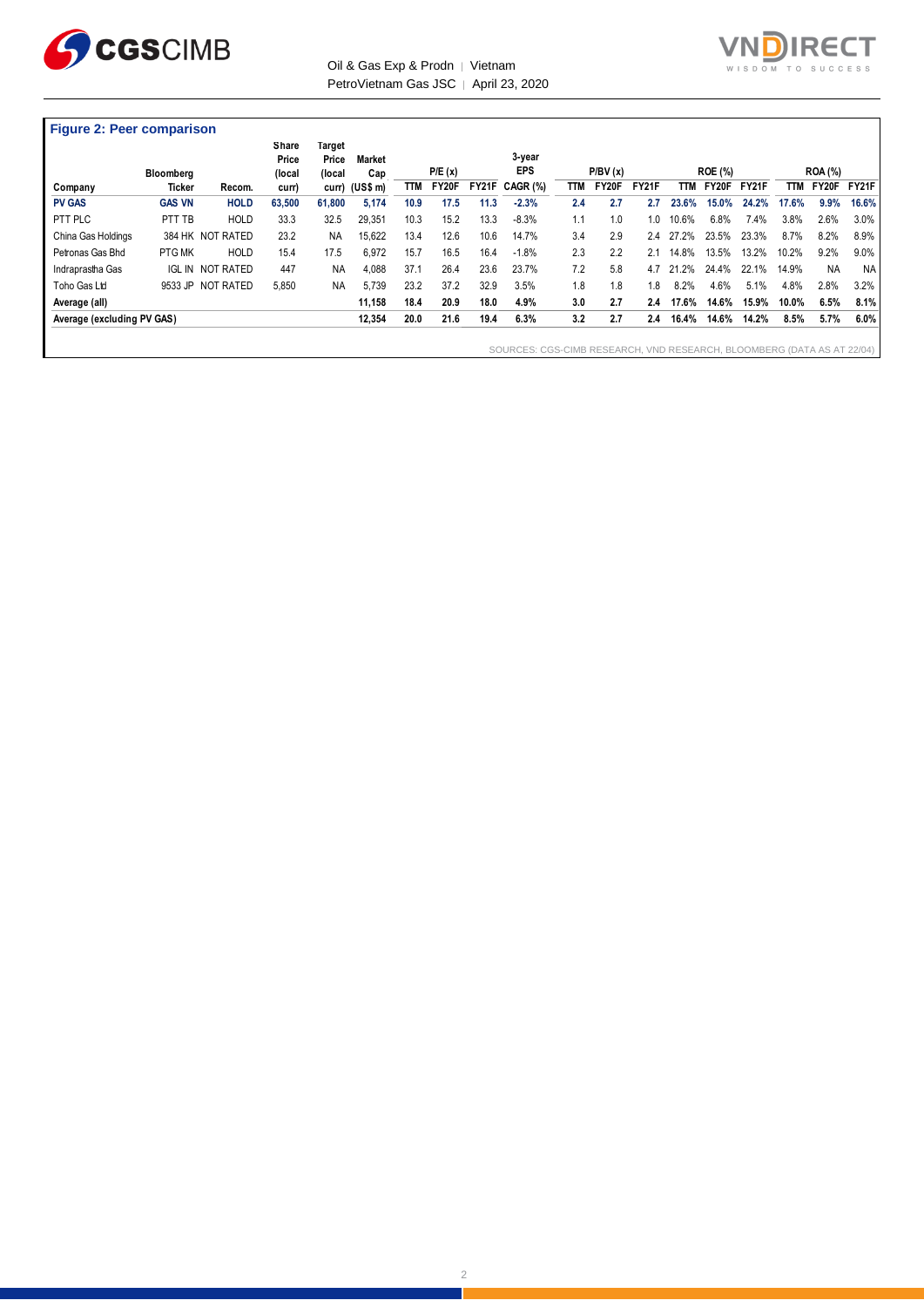



# **BY THE NUMBERS**

| (VNDb)                                          | Dec-19A         | Dec-20F        | Dec-21F          | Dec-22F         |
|-------------------------------------------------|-----------------|----------------|------------------|-----------------|
| <b>Total Net Revenues</b>                       | 75,348          | 64,075         | 75,931           | 81,854          |
| <b>Gross Profit</b>                             | 16,991          | 10,317         | 15,949           | 16,678          |
| <b>Operating EBITDA</b>                         | 16,395          | 10,930         | 16,497           | 17,088          |
| Depreciation And Amortisation                   | (2,674)         | (3, 394)       | (3, 843)         | (3,962)         |
| <b>Operating EBIT</b>                           | 13,721          | 7,537          | 12,654           | 13,126          |
| Financial Income/(Expense)                      | 1,424           | 1,254          | 979              | 960             |
| Pretax Income/(Loss) from Assoc.                | (1)             | (0)            | (1)              | (1)             |
| Non-Operating Income/(Expense)                  | (3)             | 27             | 32               | 34              |
| Profit Before Tax (pre-El)                      | 15,141          | 8,817          | 13,665           | 14,120          |
| <b>Exceptional Items</b>                        |                 |                |                  |                 |
| Pre-tax Profit                                  | 15,141          | 8,817          | 13,665           | 14,120          |
| Taxation                                        | (2,983)         | (1,737)        | (2,692)          | (2,781)         |
| Exceptional Income - post-tax                   |                 |                |                  |                 |
| <b>Profit After Tax</b>                         | 12,159          | 7,081          | 10,973           | 11,339          |
| Minority Interests                              | (218)           | (127)          | (197)            | (203)           |
| <b>Preferred Dividends</b>                      |                 |                |                  |                 |
| FX Gain/(Loss) - post tax                       |                 |                |                  |                 |
| Other Adjustments - post-tax                    |                 |                |                  |                 |
| <b>Net Profit</b>                               | 11,941          | 6,954          | 10,776           | 11,136          |
| <b>Recurring Net Profit</b>                     | 11,941          | 6,954          | 10,776           | 11,136          |
| <b>Fully Diluted Recurring Net Profit</b>       | 11,941          | 6.954          | 10,776           | 11,136          |
|                                                 |                 |                |                  |                 |
|                                                 |                 |                |                  |                 |
| <b>Cash Flow</b>                                |                 |                |                  |                 |
| (VNDb)                                          | Dec-19A         | Dec-20F        | Dec-21F          | Dec-22F         |
| <b>EBITDA</b>                                   | 16,395          | 10,930         | 16,497           | 17,088          |
| Cash Flow from Invt. & Assoc.                   | (1,753)         | (1, 259)       | (1, 342)         | (1, 396)        |
| Change In Working Capital                       | (1,095)         | 2.055          | (785)            | (166)           |
| (Incr)/Decr in Total Provisions                 | 837             | 0              | $\Omega$         | 0               |
| Other Non-Cash (Income)/Expense                 | (1, 254)        | (2, 113)       | (2, 832)         | (2,968)         |
| Other Operating Cashflow                        | 2,834           | 10,720         | 10,764           | 1,800           |
| Net Interest (Paid)/Received                    | (276)           | (288)          | (420)            | (430)           |
| Tax Paid                                        | (2, 855)        | (1,737)        | (2,692)          | (2,781)         |
| <b>Cashflow From Operations</b>                 | 12,833          | 18,308         | 19,190           | 11,146          |
| Capex                                           | (2,664)         | (5, 126)       | (6,074)          | (3, 274)        |
| Disposals Of FAs/subsidiaries                   | $\overline{2}$  | 10             | 12               | 11              |
| Acq. Of Subsidiaries/investments                |                 |                |                  |                 |
| Other Investing Cashflow                        | (1, 870)        | (3, 116)       | (3, 116)         | (3, 116)        |
| Cash Flow From Investing                        | (4, 531)        | (8, 233)       | (9, 179)         | (6, 380)        |
| Debt Raised/(repaid)                            | (1,950)         | 911            | 1,206            | 45              |
| Proceeds From Issue Of Shares                   |                 |                |                  |                 |
| <b>Shares Repurchased</b>                       |                 |                |                  |                 |
| Dividends Paid                                  | (8,389)         | (5, 742)       | (5, 742)         | (5, 742)        |
| <b>Preferred Dividends</b>                      |                 |                |                  |                 |
| Other Financing Cashflow<br>Cash Flow From Fine | (8)<br>(40.240) | (8)<br>(4.020) | (8)<br>(A, E, A) | (8)<br>(E, 70A) |

| <b>Balance Sheet</b>                       |         |          |          |          |
|--------------------------------------------|---------|----------|----------|----------|
| (VNDb)                                     | Dec-19A | Dec-20F  | Dec-21F  | Dec-22F  |
| <b>Total Cash And Equivalents</b>          | 29,391  | 27,153   | 25.644   | 26,799   |
| <b>Total Debtors</b>                       | 10.562  | 8.834    | 10.468   | 11,285   |
| Inventories                                | 1.592   | 1.631    | 1.819    | 1.977    |
| <b>Total Other Current Assets</b>          | 489     | 492      | 495      | 498      |
| <b>Total Current Assets</b>                | 42.034  | 38,110   | 38.427   | 40.559   |
| <b>Fixed Assets</b>                        | 15.850  | 17.582   | 19.813   | 19,126   |
| <b>Total Investments</b>                   | 533     | 533      | 533      | 533      |
| <b>Intangible Assets</b>                   | O       | $\Omega$ | $\Omega$ | $\Omega$ |
| <b>Total Other Non-Current Assets</b>      | 3.837   | 3.837    | 3.837    | 3.837    |
| <b>Total Non-current Assets</b>            | 20,220  | 21.952   | 24.184   | 23,496   |
| Short-term Debt                            | 1.341   | 1.151    | 1.191    | 1.144    |
| Current Portion of Long-Term Debt          |         |          |          |          |
| <b>Total Creditors</b>                     | 2.116   | 2.113    | 2.504    | 2,699    |
| Other Current Liabilities                  | 6.503   | 7,065    | 7.674    | 8.337    |
| <b>Total Current Liabilities</b>           | 9,960   | 10,328   | 11,369   | 12,180   |
| Total Long-term Debt                       | 1.456   | 2.557    | 3.722    | 3.815    |
| Hybrid Debt - Debt Component               |         |          |          |          |
| <b>Total Other Non-Current Liabilities</b> | 1.154   | 1.615    | 2,019    | 2.322    |
| <b>Total Non-current Liabilities</b>       | 2.610   | 4.172    | 5.741    | 6.137    |
| <b>Total Provisions</b>                    | O       | $\Omega$ | $\Omega$ | $\Omega$ |
| <b>Total Liabilities</b>                   | 12.570  | 14.500   | 17,111   | 18.317   |
| Shareholders' Equity                       | 48.544  | 44.548   | 44.683   | 45.125   |
| Minority Interests                         | 1.141   | 1.014    | 817      | 614      |
| <b>Total Equity</b>                        | 49.684  | 45.562   | 45.500   | 45.739   |

| 16,395<br>(1,753)<br>(1,095)<br>837 | 10,930<br>(1,259)<br>2,055<br>0 | 16,497<br>(1, 342)<br>(785) | 17,088<br>(1, 396)<br>(166) |
|-------------------------------------|---------------------------------|-----------------------------|-----------------------------|
|                                     |                                 |                             |                             |
|                                     |                                 |                             |                             |
|                                     |                                 |                             |                             |
|                                     |                                 |                             | 0                           |
|                                     | (2, 113)                        | (2,832)                     | (2,968)                     |
| 2,834                               | 10,720                          | 10,764                      | 1,800                       |
| (276)                               | (288)                           | (420)                       | (430)                       |
| (2, 855)                            | (1,737)                         | (2,692)                     | (2,781)                     |
| 12,833                              | 18,308                          | 19,190                      | 11,146                      |
| (2,664)                             | (5, 126)                        | (6,074)                     | (3, 274)                    |
| $\overline{2}$                      | 10                              | 12                          | 11                          |
|                                     |                                 |                             |                             |
| (1, 870)                            | (3, 116)                        | (3, 116)                    | (3, 116)                    |
| (4,531)                             | (8, 233)                        | (9, 179)                    | (6, 380)                    |
| (1,950)                             | 911                             | 1,206                       | 45                          |
|                                     |                                 |                             |                             |
|                                     |                                 |                             |                             |
| (8, 389)                            | (5, 742)                        | (5, 742)                    | (5, 742)                    |
|                                     |                                 |                             |                             |
| (8)                                 | (8)                             | (8)                         | (8)                         |
| (10, 348)                           | (4, 839)                        | (4, 544)                    | (5,704)                     |
| (2,046)                             | 5,237                           | 5,467                       | (938)                       |
| 6,351                               | 10,987                          | 11,217                      | 4,812                       |
| 8,578                               | 10,364                          | 10,431                      | 5,196                       |
|                                     | (1, 254)                        |                             | $\Omega$                    |



#### **Key Ratios**

|                                  | Dec-19A   | Dec-20F    | Dec-21F | Dec-22F |
|----------------------------------|-----------|------------|---------|---------|
| Revenue Growth                   | $(0.3\%)$ | $(15.0\%)$ | 18.5%   | 7.8%    |
| Operating EBITDA Growth          | $(1.0\%)$ | (33.3%)    | 50.9%   | 3.6%    |
| Operating EBITDA Margin          | 21.8%     | 17.1%      | 21.7%   | 20.9%   |
| Net Cash Per Share (VND)         | 13.895    | 12.250     | 10.831  | 11.411  |
| BVPS (VND)                       | 25.363    | 23.276     | 23.346  | 23.577  |
| Gross Interest Cover             | 68.93     | 35.89      | 41.39   | 41.91   |
| <b>Effective Tax Rate</b>        | 19.7%     | 19.7%      | 19.7%   | 19.7%   |
| Net Dividend Payout Ratio        | 70.3%     | 82.6%      | 53.3%   | 51.6%   |
| <b>Accounts Receivables Days</b> | 50.32     | 55.40      | 46.39   | 48.50   |
| <b>Inventory Days</b>            | 11.07     | 10.97      | 10.50   | 10.63   |
| <b>Accounts Payables Days</b>    | 14.36     | 13.21      | 12.98   | 13.46   |
| <b>ROIC</b> (%)                  | 46.4%     | 25.4%      | 43.6%   | 40.0%   |
| ROCE (%)                         | 29.5%     | 17.8%      | 28.2%   | 28.7%   |
| Return On Average Assets         | 17.7%     | 9.9%       | 16.6%   | 16.7%   |

|                                 | Dec-19A | Dec-20F | Dec-21F | Dec-22F |
|---------------------------------|---------|---------|---------|---------|
| Oil Price (US\$/bbl)            | 64.4    | 45.0    | 55.0    | 57.0    |
| Volume Growth (%)               | 2.2%    | $-3.6%$ | $-1.3%$ | 1.2%    |
| Ratio Of Up To Downstream (x)   | N/A     | N/A     | N/A     | N/A     |
| Operating Cash Cost (US\$/bbl)  | N/A     | N/A     | N/A     | N/A     |
| Ratio Of High To Low Margin (x) | N/A     | N/A     | N/A     | N/A     |

SOURCES: VND RESEARCH, COMPANY REPORTS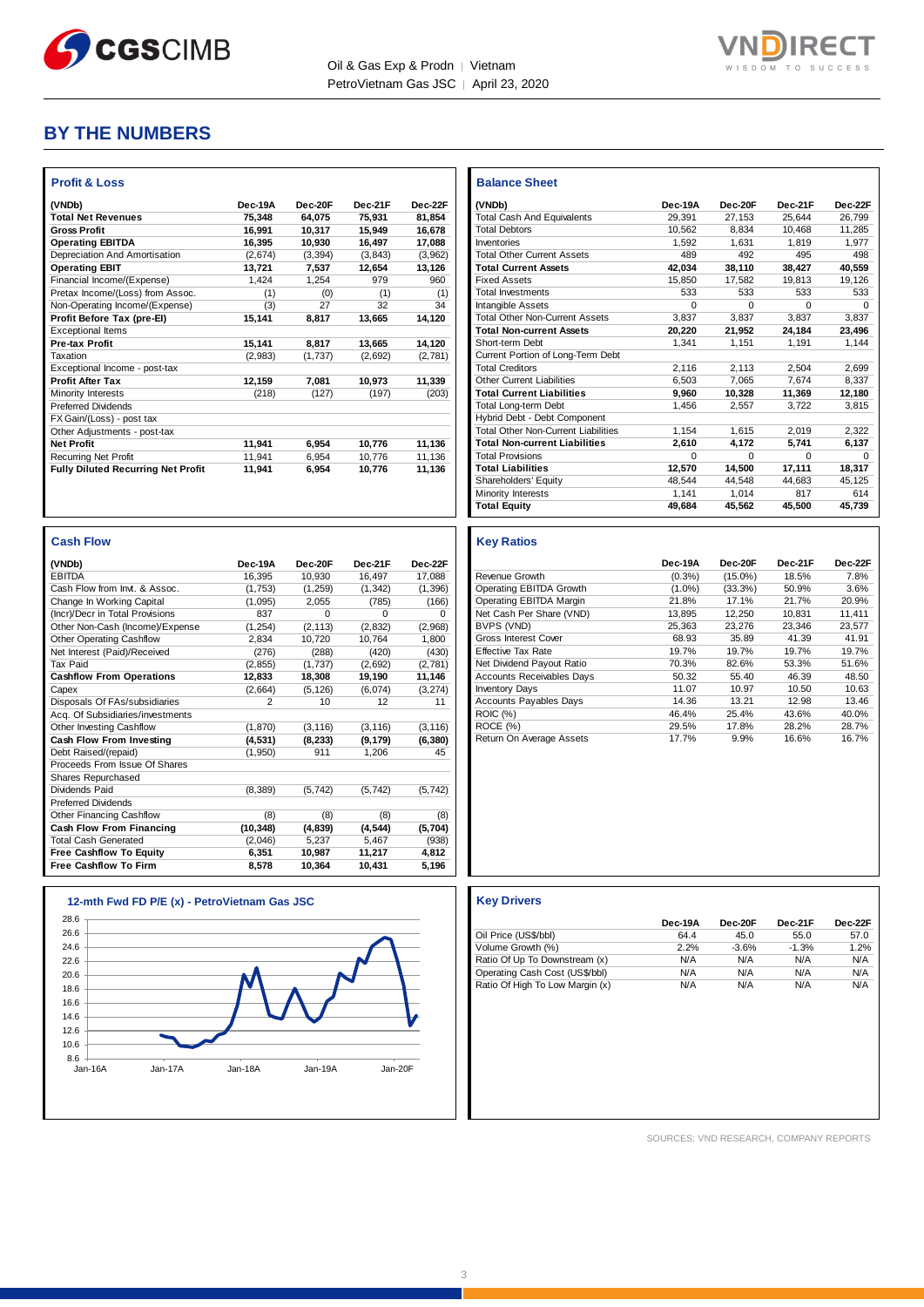



#### **DISCLAIMER**

The content of this report (including the views and opinions expressed therein, and the information comprised therein) has been prepared by and belongs to VNDIRECT Securities Corporation, and is distributed by CGS-CIMB pursuant to an arrangement between VNDIRECT Securities Corporation and CGS-CIMB. VNDIRECT Securities Corporation is not an affiliate of CGS-CIMB.

This report is not directed to, or intended for distribution to or use by, any person or entity who is a citizen or resident of or located in any locality, state, country or other jurisdiction where such distribution, publication, availability or use would be contrary to law or regulation.

By accepting this report, the recipient hereof represents and warrants that he is entitled to receive such report in accordance with the restrictions set forth below and agrees to be bound by the limitations contained herein (including the "Restrictions on Distributions" set out below). Any failure to comply with these limitations may constitute a violation of law. This publication is being supplied to you strictly on the basis that it will remain confidential. No part of this report may be (i) copied, photocopied, duplicated, stored or reproduced in any form by any means or (ii) redistributed or passed on, directly or indirectly, to any other person in whole or in part, for any purpose without the prior written consent of CGS-CIMB.

The information contained in this research report is prepared from data believed to be correct and reliable at the time of issue of this report.

VNDIRECT Securities Corporation may or may not issue regular reports on the subject matter of this report at any frequency and may cease to do so or change the periodicity of reports at any time. Neither VNDIRECT Securities Corporation nor CGS-CIMB is under any obligation to update this report in the event of a material change to the information contained in this report. Neither VNDIRECT Securities Corporation nor CGS-CIMB has any and will accept any, obligation to (i) check or ensure that the contents of this report remain current, reliable or relevant, (ii) ensure that the content of this report constitutes all the information a prospective investor may require, (iii) ensure the adequacy, accuracy, completeness, reliability or fairness of any views, opinions and information, and accordingly, VNDIRECT Securities Corporation, CGS-CIMB and their respective affiliates and related persons including China Galaxy International Financial Holdings Limited ("CGIFHL") and CIMB Group Sdn. Bhd. ("CIMBG") and their respective related corporations (and their respective directors, associates, connected persons and/or employees) shall not be liable in any manner whatsoever for any consequences (including but not limited to any direct, indirect or consequential losses, loss of profits and damages) of any reliance thereon or usage thereof. In particular, VNDIRECT Securities Corporation and CGS-CIMB disclaim all responsibility and liability for the views and opinions set out in this report.

Unless otherwise specified, this report is based upon reasonable sources. Such sources will, unless otherwise specified, for market data, be market data and prices available from the main stock exchange or market where the relevant security is listed, or, where appropriate, any other market. Information on the accounts and business of company(ies) will generally be based on published statements of the company(ies), information disseminated by regulatory information services, other publicly available information and information resulting from our research. Whilst every effort is made to ensure that statements of facts made in this report are accurate, all estimates, projections, forecasts, expressions of opinion and other subjective judgments contained in this report are based on assumptions considered to be reasonable as of the date of the document in which they are contained and must not be construed as a representation that the matters referred to therein will occur. Past performance is not a reliable indicator of future performance. The value of investments may go down as well as up and those investing may, depending on the investments in question, lose more than the initial investment. No report shall constitute an offer or an invitation by or on behalf of CGS-CIMB or VNDIRECT Securities Corporation, or their respective affiliates (including CGIFHL, CIMBG and their respective related corporations) to any person to buy or sell any investments.

CGS-CIMB and/or VNDIRECT Securities Corporation and/or their respective affiliates and related corporations (including CGIFHL, CIMBG and their respective related corporations), their respective directors, associates, connected parties and/or employees may own or have positions in securities of the company(ies) covered in this research report or any securities related thereto and may from time to time add to or dispose of, or may be materially interested in, any such securities. Further, CGS-CIMB and/or VNDIRECT Securities Corporation, and/or their respective affiliates and their respective related corporations (including CGIFHL, CIMBG and their respective related corporations) do and seek to do business with the company(ies) covered in this research report and may from time to time act as market maker or have assumed an underwriting commitment in securities of such company(ies), may sell them to or buy them from customers on a principal basis and may also perform or seek to perform significant investment banking, advisory, underwriting or placement services for or relating to such company(ies) as well as solicit such investment, advisory or other services from any entity mentioned in this report.

CGS-CIMBand/or VNDIRECT Securities Corporation and/or their respective affiliates (including CGIFHL, CIMBG and their respective related corporations) may enter into an agreement with the company(ies) covered in this report relating to the production of research reports. CGS-CIMB and/or VNDIRECT Securities Corporation may disclose the contents of this report to the company(ies) covered by it and may have amended the contents of this report following such disclosure.

The analyst responsible for the production of this report hereby certifies that the views expressed herein accurately and exclusively reflect his or her personal views and opinions about any and all of the issuers or securities analysed in this report and were prepared independently and autonomously. No part of the compensation of the analyst(s) was, is, or will be directly or indirectly related to the inclusion of specific recommendations(s) or view(s) in this report. The analyst(s) who prepared this research report is prohibited from receiving any compensation, incentive or bonus based on specific investment banking transactions or for providing a specific recommendation for, or view of, a particular company. Information barriers and other arrangements may be established where necessary to prevent conflicts of interests arising. However, the analyst(s) may receive compensation that is based on his/their coverage of company(ies) in the performance of his/their duties or the performance of his/their recommendations and the research personnel involved in the preparation of this report may also participate in the solicitation of the businesses as described above. In reviewing this research report, an investor should be aware that any or all of the foregoing, among other things, may give rise to real or potential conflicts of interest. Additional information is, subject to the duties of confidentiality, available on request.

The term "VNDIRECT Securities Corporation" shall, unless the context otherwise requires, mean VNDIRECT Securities Corporation and its affiliates, subsidiaries and related companies. The term "CGS-CIMB" shall denote, where appropriate, the relevant entity distributing or disseminating the report in the particular jurisdiction referenced below, or, in every other case except as otherwise stated herein, CGS-CIMB Securities International Pte. Ltd. and its affiliates, subsidiaries and related corporations.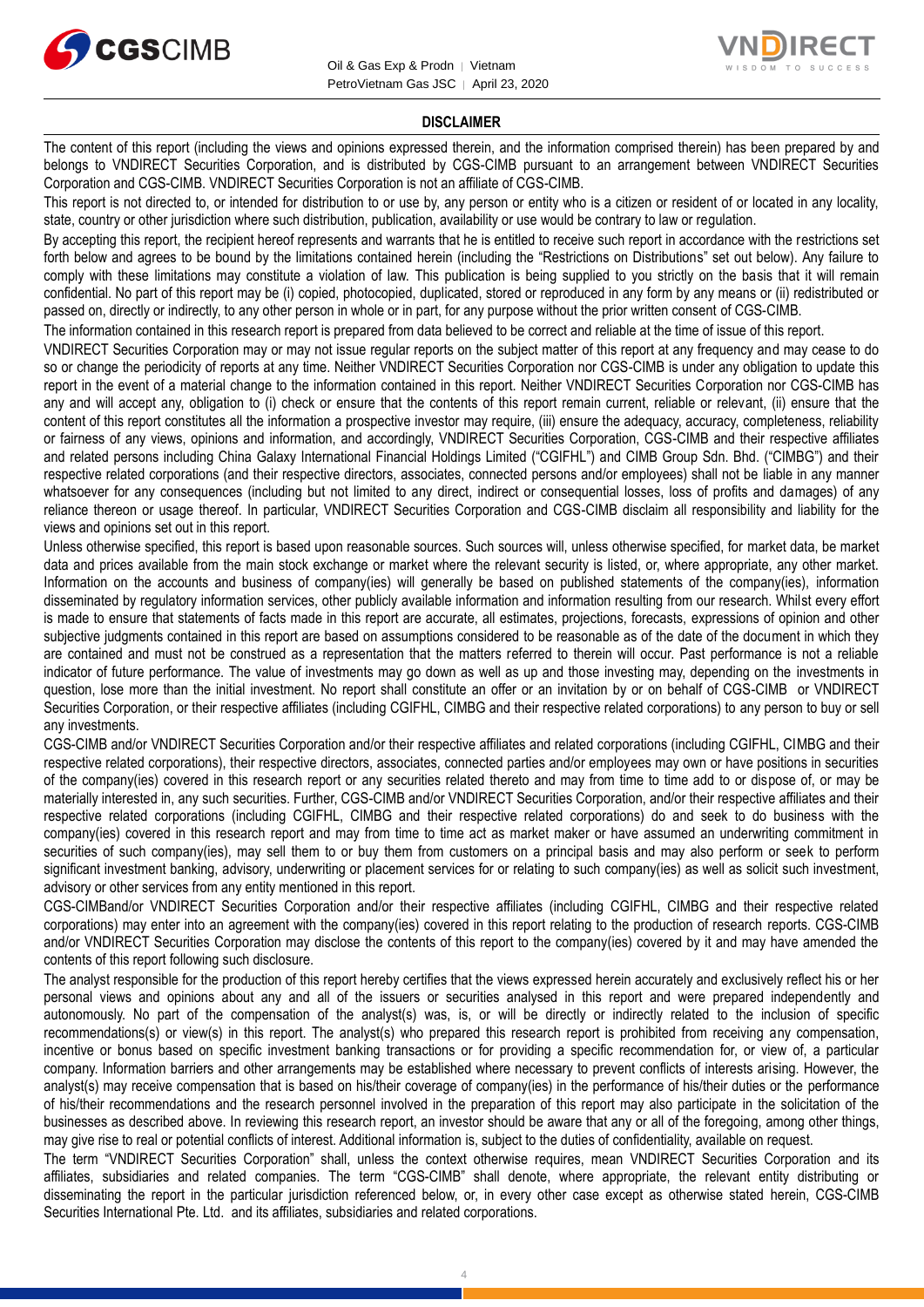

Oil & Gas Exp & Prodn │ Vietnam PetroVietnam Gas JSC | April 23, 2020



| <b>CGS-CIMB</b> |                                                                                   |                                                                 |
|-----------------|-----------------------------------------------------------------------------------|-----------------------------------------------------------------|
| Country         | <b>CGS-CIMB Entity</b>                                                            | <b>Regulated by</b>                                             |
| Hong Kong       | CGS-CIMB Securities (Hong Kong) Limited                                           | Securities and Futures Commission Hong Kong                     |
| India           | CGS-CIMB Securities (India) Private Limited                                       | Securities and Exchange Board of India (SEBI)                   |
| Indonesia       | PT CGS-CIMB Sekuritas Indonesia                                                   | Financial Services Authority of Indonesia                       |
| Malaysia        | CGS-CIMB Securities Sdn. Bhd. (formerly known<br>as Jupiter Securities Sdn. Bhd.) | Securities Commission Malaysia                                  |
| Singapore       | CGS-CIMB Research Pte. Ltd.                                                       | Monetary Authority of Singapore                                 |
| South Korea     | CGS-CIMB Securities (Hong Kong) Limited,<br>Korea Branch                          | Financial Services Commission and Financial Supervisory Service |
| Thailand        | CGS-CIMB Securities (Thailand) Co. Ltd.                                           | Securities and Exchange Commission Thailand                     |

(i) As of March 31, 2020 VNDIRECT Securities Corporation has a proprietary position in the securities (which may include but not limited to shares, warrants, call warrants and/or any other derivatives) in the following company or companies covered or recommended in this report:  $(a)$  -

(ii) As of April 23, 2020, the analyst(s) who prepared this report, and the associate(s), has / have an interest in the securities (which may include but not limited to shares, warrants, call warrants and/or any other derivatives) in the following company or companies covered or recommended in this report:

(a) -

This report does not purport to contain all the information that a prospective investor may require. CGS-CIMB, VNDIRECT Securities Corporation and their respective affiliates (including CGIFHL, CIMBG and their related corporations) do not make any guarantee, representation or warranty, express or implied, as to the adequacy, accuracy, completeness, reliability or fairness of any such information and opinion contained in this report. None of CGS-CIMB, VNDIRECT Securities Corporation and their respective affiliates and related persons (including CGIFHL, CIMBG and their related corporations) shall be liable in any manner whatsoever for any consequences (including but not limited to any direct, indirect or consequential losses, loss of profits and damages) of any reliance thereon or usage thereof.

This report is general in nature and has been prepared for information purposes only. It is intended for circulation amongst CGS-CIMB's and its affiliates' (including CGIFHL's, CIMBG's and their respective related corporations') clients generally and does not have regard to the specific investment objectives, financial situation and the particular needs of any specific person who may receive this report. The information and opinions in this report are not and should not be construed or considered as an offer, recommendation or solicitation to buy or sell the subject securities, related investments or other financial instruments or any derivative instrument, or any rights pertaining thereto.

Investors are advised to make their own independent evaluation of the information contained in this research report, consider their own individual investment objectives, financial situation and particular needs and consult their own professional and financial advisers as to the legal, business, financial, tax and other aspects before participating in any transaction in respect of the securities of company(ies) covered in this research report. The securities of such company(ies) may not be eligible for sale in all jurisdictions or to all categories of investors.

#### Restrictions on Distributions

**Australia:** Despite anything in this report to the contrary, this research is issued by VNDIRECT Securities Corporation and provided in Australia by CGS-CIMB Securities (Singapore) Pte. Ltd. and CGS-CIMB Securities (Hong Kong) Limited. This research is only available in Australia to persons who are "wholesale clients" (within the meaning of the Corporations Act 2001 (Cth) and is supplied solely for the use of such wholesale clients and shall not be distributed or passed on to any other person. You represent and warrant that if you are in Australia, you are a "wholesale client". This research is of a general nature only and has been prepared without taking into account the objectives, financial situation or needs of the individual recipient. CGS-CIMB Securities (Singapore) Pte. Ltd. and CGS-CIMB Securities (Hong Kong) Limited do not hold, and are not required to hold an Australian financial services license. CGS-CIMB Securities (Singapore) Pte. Ltd. and CGS-CIMB Securities (Hong Kong) Limited rely on "passporting" exemptions for entities appropriately licensed by the Monetary Authority of Singapore (under ASIC Class Order 03/1102) and the Securities and Futures Commission in Hong Kong (under ASIC Class Order 03/1103).

**Canada:** This research report has not been prepared in accordance with the disclosure requirements of Dealer Member Rule 3400 – Research Restrictions and Disclosure Requirements of the Investment Industry Regulatory Organization of Canada. For any research report distributed by CIBC, further disclosures related to CIBC conflicts of interest can be found at https://researchcentral.cibcwm.com.

**China:** For the purpose of this report, the People's Republic of China ("PRC") does not include the Hong Kong Special Administrative Region, the Macau Special Administrative Region or Taiwan. The distributor of this report has not been approved or licensed by the China Securities Regulatory Commission or any other relevant regulatory authority or governmental agency in the PRC. This report contains only marketing information. The distribution of this report is not an offer to buy or sell to any person within or outside PRC or a solicitation to any person within or outside of PRC to buy or sell any instruments described herein. This report is being issued outside the PRC to a limited number of institutional investors and may not be provided to any person other than the original recipient and may not be reproduced or used for any other purpose.

**France:** Only qualified investors within the meaning of French law shall have access to this report. This report shall not be considered as an offer to subscribe to, or used in connection with, any offer for subscription or sale or marketing or direct or indirect distribution of financial instruments and it is not intended as a solicitation for the purchase of any financial instrument.

**Germany:** This report is only directed at persons who are professional investors as defined in sec 31a(2) of the German Securities Trading Act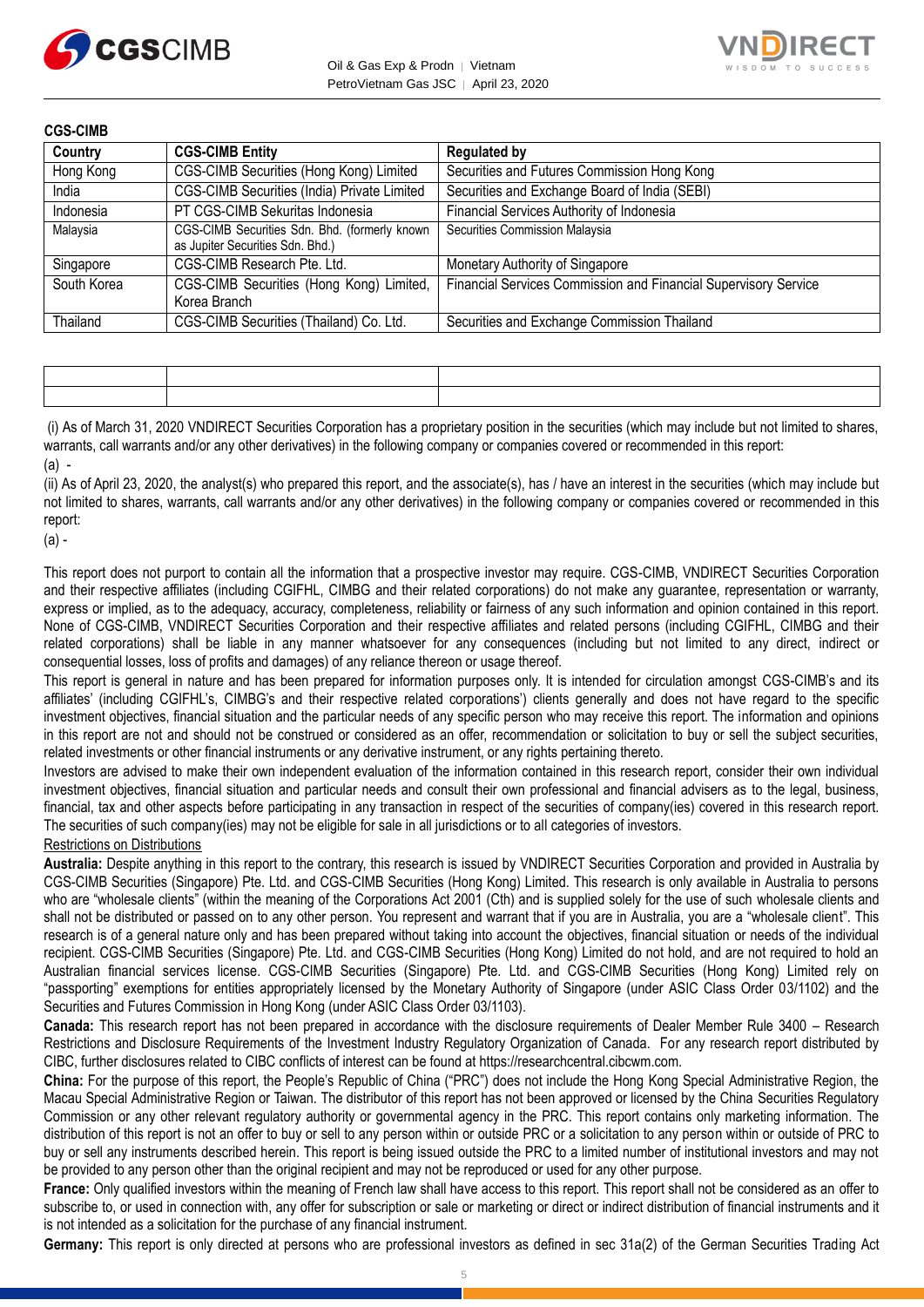

Oil & Gas Exp & Prodn | Vietnam PetroVietnam Gas JSC │ April 23, 2020



(WpHG). This publication constitutes research of a non-binding nature on the market situation and the investment instruments cited here at the time of the publication of the information.

The current prices/yields in this issue are based upon closing prices from Bloomberg as of the day preceding publication. Please note that neither the German Federal Financial Supervisory Agency (BaFin), nor any other supervisory authority exercises any control over the content of this report.

**Hong Kong:** This report is issued and distributed in Hong Kong by CGS-CIMB Securities (Hong Kong) Limited ("CHK") which is licensed in Hong Kong by the Securities and Futures Commission for Type 1 (dealing in securities) and Type 4 (advising on securities) activities. Any investors wishing to purchase or otherwise deal in the securities covered in this report should contact the Head of Sales at CGS-CIMB Securities (Hong Kong) Limited. The views and opinions in this research report are our own as of the date hereof and are subject to change. If the Financial Services and Markets Act of the United Kingdom or the rules of the Financial Conduct Authority apply to a recipient, our obligations owed to such recipient therein are unaffected. CHK has no obligation to update its opinion or the information in this research report.

CHK does not make a market on other securities mentioned in the report.

#### **India:**

This report is issued by VNDIRECT Securities Corporation and distributed in India by CGS-CIMB Securities (India) Private Limited ("CGS-CIMB India"). CGS-CIMB India is a subsidiary of CGS-CIMB Securities International Pte. Ltd. which in turn is a 50:50 joint venture company of CGIFHL and CIMBG. The details of the members of the group of companies of CGS-CIMB can be found at www.cgs-cimb.com, CGIFHL at www.chinastock.com.hk/en/ACG/ContactUs/index.aspx and CIMBG at www.cimb.com/en/who-we-are.html. CGS-CIMB India is registered with the National Stock Exchange of India Limited and BSE Limited as a trading and clearing member (Merchant Banking Number: INM000012037) under the Securities and Exchange Board of India (Stock Brokers and Sub-Brokers) Regulations, 1992. In accordance with the provisions of Regulation 4(g) of the Securities and Exchange Board of India (Investment Advisers) Regulations, 2013, CGS-CIMB India is not required to seek registration with the Securities and Exchange Board of India ("SEBI") as an Investment Adviser. CGS-CIMB India is registered with SEBI (SEBI Registration Number: INZ000157134) as a Research Analyst (INH000000669) pursuant to the SEBI (Research Analysts) Regulations, 2014 ("Regulations").

This report does not take into account the particular investment objectives, financial situations, or needs of the recipients. It is not intended for and does not deal with prohibitions on investment due to law/jurisdiction issues etc. which may exist for certain persons/entities. Recipients should rely on their own investigations and take their own professional advice before investment.

The report is not a "prospectus" as defined under Indian Law, including the Companies Act, 2013, and is not, and shall not be, approved by, or filed or registered with, any Indian regulator, including any Registrar of Companies in India, SEBI, any Indian stock exchange, or the Reserve Bank of India. No offer, or invitation to offer, or solicitation of subscription with respect to any such securities listed or proposed to be listed in India is being made, or intended to be made, to the public, or to any member or section of the public in India, through or pursuant to this report.

The research analysts, strategists or economists principally responsible for the preparation of this research report are segregated from the other activities of CGS-CIMB India and they have received compensation based upon various factors, including quality, accuracy and value of research, firm profitability or revenues, client feedback and competitive factors. Research analysts', strategists' or economists' compensation is not linked to investment banking or capital markets transactions performed or proposed to be performed by CGS-CIMB India or its affiliates.

CGS-CIMB India does not have actual / beneficial ownership of 1% or more securities of the subject company in this research report, at the end of the month immediately preceding the date of publication of this research report. However, since affiliates of CGS-CIMB India are engaged in the financial services business, they might have in their normal course of business financial interests or actual / beneficial ownership of one per cent or more in various companies including the subject company in this research report.

CGS-CIMB India or its associates, may: (a) from time to time, have long or short position in, and buy or sell the securities of the subject company in this research report; or (b) be engaged in any other transaction involving such securities and earn brokerage or other compensation or act as a market maker in the financial instruments of the subject company in this research report or act as an advisor or lender/borrower to such company or may have any other potential conflict of interests with respect to any recommendation and other related information and opinions.

CGS-CIMB India, its associates and the analyst engaged in preparation of this research report have not received any compensation for investment banking, merchant banking or brokerage services from the subject company mentioned in the research report in the past 12 months.

CGS-CIMB India, its associates and the analyst engaged in preparation of this research report have not managed or co-managed public offering of securities for the subject company mentioned in the research report in the past 12 months. The analyst from CGS-CIMB India engaged in preparation of this research report or his/her relative (a) do not have any financial interests in the subject company mentioned in this research report; (b) do not own 1% or more of the equity securities of the subject company mentioned in the research report as of the last day of the month preceding the publication of the research report; (c) do not have any material conflict of interest at the time of publication of the research report.

**Indonesia:** This report is issued by VNDIRECT Securities Corporation and distributed by PT CGS-CIMB Sekuritas Indonesia ("CGS-CIMB Indonesia"). The views and opinions in this research report are not our own but of VNDIRECT Securities Corporation as of the date hereof and are subject to change. CGS-CIMB Indonesia has no obligation to update the opinion or the information in this research report. This report is for private circulation only to clients of CGS-CIMB Indonesia. Neither this report nor any copy hereof may be distributed in Indonesia or to any Indonesian citizens wherever they are domiciled or to Indonesian residents except in compliance with applicable Indonesian capital market laws and regulations.

This research report is not an offer of securities in Indonesia. The securities referred to in this research report have not been registered with the Financial Services Authority (Otoritas Jasa Keuangan) pursuant to relevant capital market laws and regulations, and may not be offered or sold within the territory of the Republic of Indonesia or to Indonesian citizens through a public offering or in circumstances which constitute an offer within the meaning of the Indonesian capital market law and regulations.

**Ireland:** CGS-CIMB is not an investment firm authorised in the Republic of Ireland and no part of this document should be construed as CGS-CIMB acting as, or otherwise claiming or representing to be, an investment firm authorised in the Republic of Ireland.

**Malaysia:** This report is issued by VNDIRECT Securities Corporation and distributed in Malaysia by CGS-CIMB Securities Sdn. Bhd. (formerly known as Jupiter Securities Sdn. Bhd.) ("CGS-CIMB Malaysia") solely for the benefit of and for the exclusive use of our clients. Recipients of this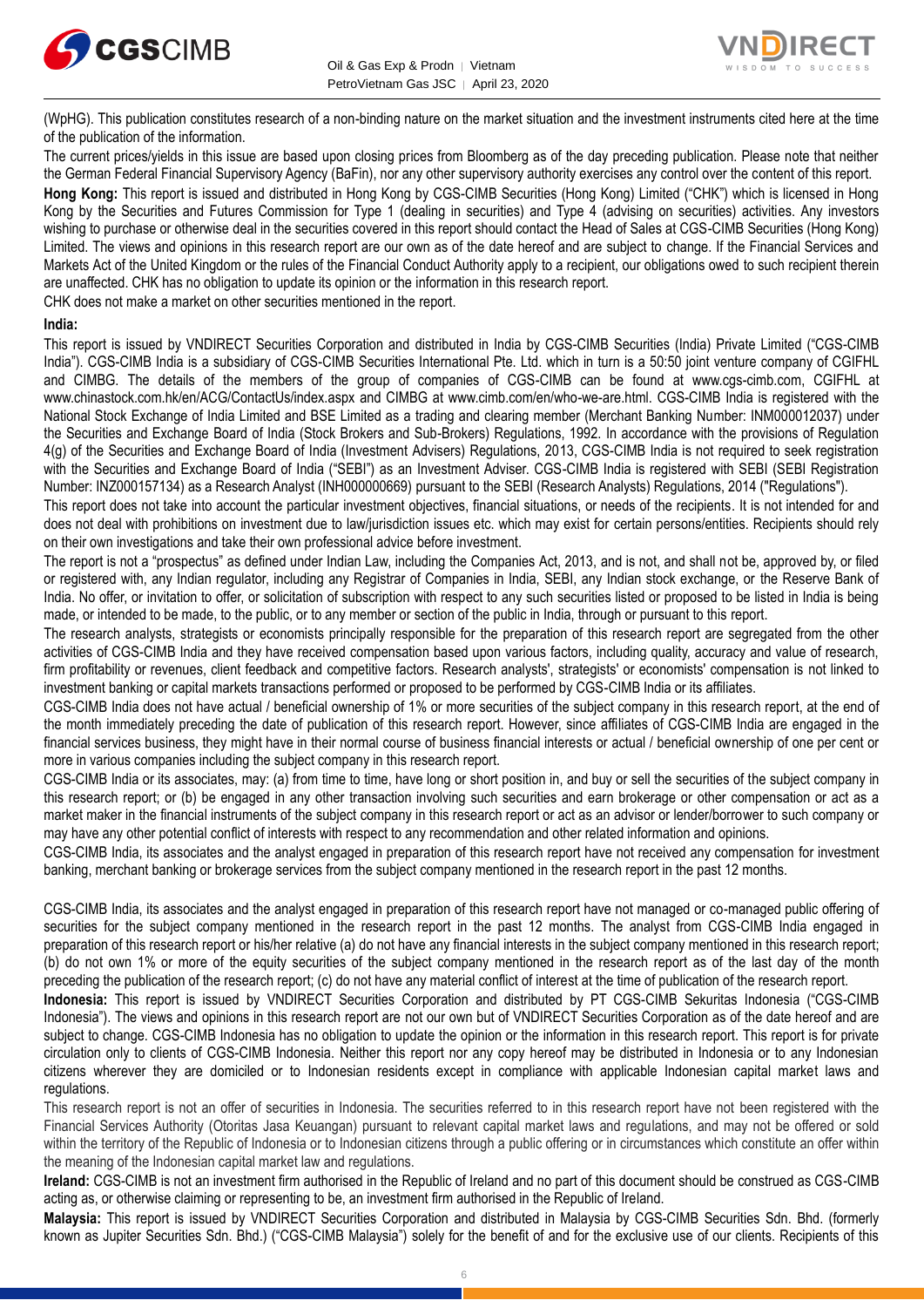



report are to contact CGS-CIMB Malaysia, at 29th Floor Menara CIMB No. 1 Jalan Stesen Sentral 2, Kuala Lumpur Sentral 50470 Kuala Lumpur, Malaysia, in respect of any matters arising from or in connection with this report. CGS-CIMB Malaysia has no obligation to update, revise or reaffirm the opinion or the information in this research report after the date of this report.

**New Zealand:** In New Zealand, this report is for distribution only to persons who are wholesale clients pursuant to section 5C of the Financial Advisers Act 2008.

**Singapore:** This report is issued by VNDIRECT Securities Corporation and distributed by CGS-CIMB Research Pte Ltd ("CGS-CIMBR"). CGS-CIMBR is a financial adviser licensed under the Financial Advisers Act, Cap 110 ("FAA") for advising on investment products, by issuing or promulgating research analyses or research reports, whether in electronic, print or other form. Accordingly CGS-CIMBR is a subject to the applicable rules under the FAA unless it is able to avail itself to any prescribed exemptions.

Recipients of this report are to contact CGS-CIMB Research Pte Ltd, 50 Raffles Place, #16-02 Singapore Land Tower, Singapore in respect of any matters arising from, or in connection with this report. CGS-CIMBR has no obligation to update the opinion or the information in this research report. This publication is strictly confidential and is for private circulation only. If you have not been sent this report by CGS-CIMBR directly, you may not rely, use or disclose to anyone else this report or its contents.

If the recipient of this research report is not an accredited investor, expert investor or institutional investor, CGS-CIMBR accepts legal responsibility for the contents of the report without any disclaimer limiting or otherwise curtailing such legal responsibility. If the recipient is an accredited investor, expert investor or institutional investor, the recipient is deemed to acknowledge that CGS-CIMBR is exempt from certain requirements under the FAA and its attendant regulations, and as such, is exempt from complying with the following :

(a) Section 25 of the FAA (obligation to disclose product information);

(b) Section 27 (duty not to make recommendation with respect to any investment product without having a reasonable basis where you may be reasonably expected to rely on the recommendation) of the FAA;

(c) MAS Notice on Information to Clients and Product Information Disclosure [Notice No. FAA-N03];

(d) MAS Notice on Recommendation on Investment Products [Notice No. FAA-N16];

(e) Section 36 (obligation on disclosure of interest in securities), and

(f) any other laws, regulations, notices, directive, guidelines, circulars and practice notes which are relates to the above, to the extent permitted by applicable laws, as may be amended from time to time, and any other laws, regulations, notices, directive, guidelines, circulars, and practice notes as we may notify you from time to time. In addition, the recipient who is an accredited investor, expert investor or institutional investor acknowledges that a CGS-CIMBR is exempt from Section 27 of the FAA, the recipient will also not be able to file a civil claim against CGS-CIMBR for any loss or damage arising from the recipient's reliance on any recommendation made by CGS-CIMBR which would otherwise be a right that is available to the recipient under Section 27 of the FAA, the recipient will also not be able to file a civil claim against CGS-CIMBR for any loss or damage arising from the recipient's reliance on any recommendation made by CGS-CIMBR which would otherwise be a right that is available to the recipient under Section 27 of the FAA.

CGS-CIMBR, its affiliates and related corporations, their directors, associates, connected parties and/or employees may own or have positions in securities of the company(ies) covered in this research report or any securities related thereto and may from time to time add to or dispose of, or may be materially interested in, any such securities. Further, CGS-CIMBR, its affiliates and its related corporations do and seek to do business with the company(ies) covered in this research report and may from time to time act as market maker or have assumed an underwriting commitment in securities of such company(ies), may sell them to or buy them from customers on a principal basis and may also perform or seek to perform significant investment banking, advisory, underwriting or placement services for or relating to such company(ies) as well as solicit such investment, advisory or other services from any entity mentioned in this report.

As of April 23, 2020,, CGS-CIMBR does not have a proprietary position in the recommended securities in this report.

CGS-CIMBR does not make a market on the securities mentioned in the report.

**South Korea:** This report is issued by VNDIRECT Securities Corporation and distributed in South Korea by CGS-CIMB Securities (Hong Kong) Limited, Korea Branch ("CGS-CIMB Korea") which is licensed as a cash equity broker, and regulated by the Financial Services Commission and Financial Supervisory Service of Korea. In South Korea, this report is for distribution only to professional investors under Article 9(5) of the Financial Investment Services and Capital Market Act of Korea ("FSCMA").

**Spain:** This document is a research report and it is addressed to institutional investors only. The research report is of a general nature and not personalised and does not constitute investment advice so, as the case may be, the recipient must seek proper advice before adopting any investment decision. This document does not constitute a public offering of securities.

CGS-CIMB is not registered with the Spanish Comision Nacional del Mercado de Valores to provide investment services.

**Sweden:** This report contains only marketing information and has not been approved by the Swedish Financial Supervisory Authority. The distribution of this report is not an offer to sell to any person in Sweden or a solicitation to any person in Sweden to buy any instruments described herein and may not be forwarded to the public in Sweden.

**Switzerland:** This report has not been prepared in accordance with the recognized self-regulatory minimal standards for research reports of banks issued by the Swiss Bankers' Association (Directives on the Independence of Financial Research).

**Thailand:** This report is issued by VNDIRECT Securities Corporation and distributed by CGS-CIMB Securities (Thailand) Co. Ltd. ("CGS-CIMB Thailand") based upon sources believed to be reliable (but their accuracy, completeness or correctness is not guaranteed). The statements or expressions of opinion herein were arrived at after due and careful consideration for use as information for investment. Such opinions are subject to change without notice and CGS-CIMB Thailand has no obligation to update the opinion or the information in this research report.

CGS-CIMB Thailand may act or acts as Market Maker, and issuer and offerer of Derivative Warrants and Structured Note which may have the following securities as its underlying securities. Investors should carefully read and study the details of the derivative warrants in the prospectus before making investment decisions.

AAV, ADVANC, AEONTS, AMATA, AOT, AWC, BANPU, BBL, BCH, BCP, BCPG, BDMS, BEC, BEM, BGC, BGRIM, BH, BJC, BPP, BTS, CBG, CENTEL, CHG, CK, CKP, COM7, CPALL, CPF, CPN, DELTA, DTAC, EA, EGCO, EPG, ERW, ESSO, GFPT, GLOBAL, GPSC, GULF, GUNKUL,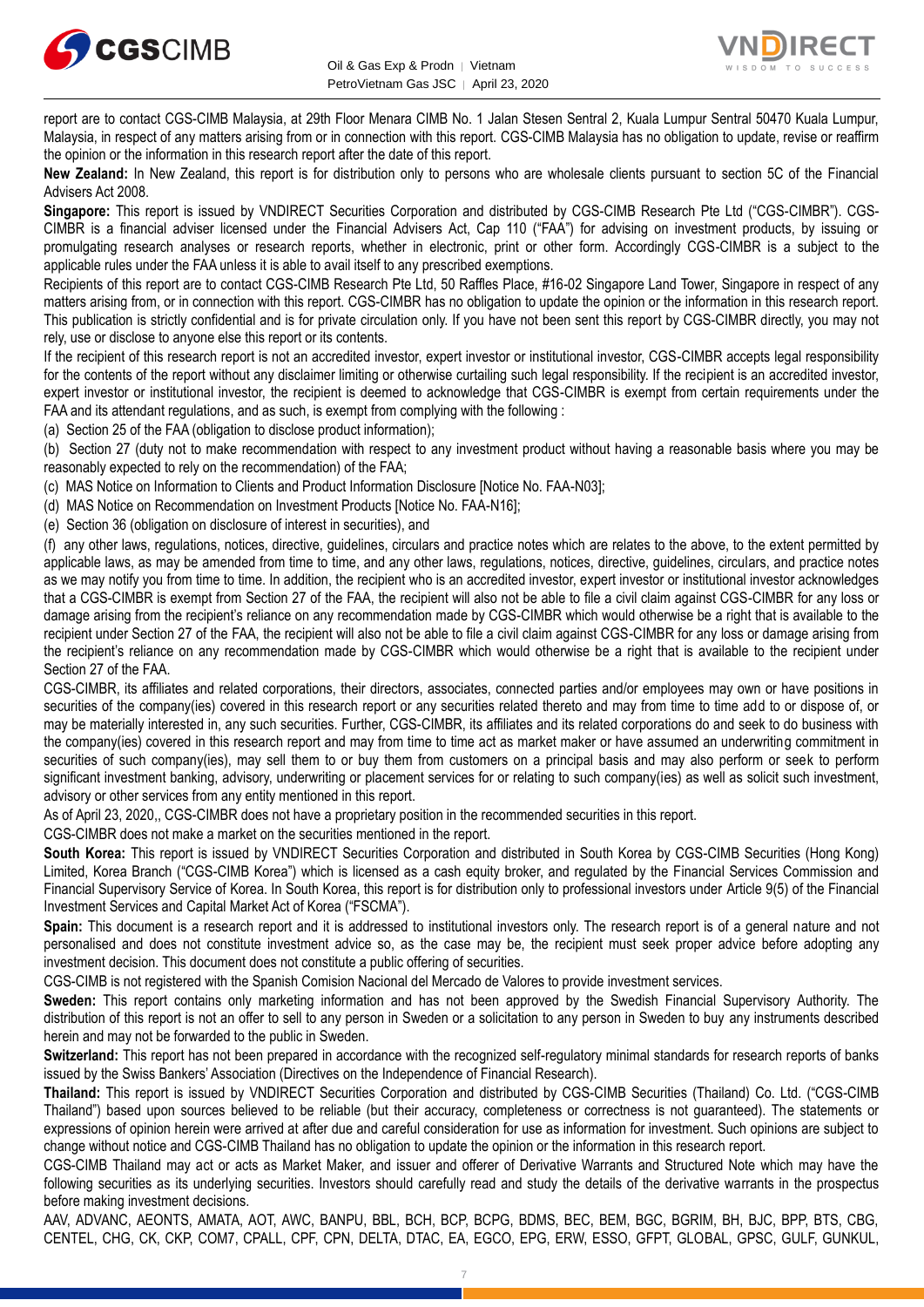



HANA, HMPRO, INTUCH, IRPC, IVL, JAS, JMT, KBANK, KCE, KKP, KTB, KTC, LH, MAJOR, MBK, MEGA, MINT, MTC, ORI, OSP, PLANB, PRM, PSH, PSL, PTG, PTT, PTTEP, PTTGC, QH, RATCH, RS, SAWAD, SCB, SCC, SGP, SPALI, SPRC, STA, STEC, STPI, SUPER, TASCO, TCAP, THAI, THANI, THG, TISCO, TKN, TMB, TOA, TOP, TPIPP, TQM, TRUE, TTW, TU, VGI, WHA, BEAUTY, JMART, LPN, SISB, WORK. **Corporate Governance Report:**

The disclosure of the survey result of the Thai Institute of Directors Association ("IOD") regarding corporate governance is made pursuant to the policy of the Office of the Securities and Exchange Commission. The survey of the IOD is based on the information of a company listed on the Stock Exchange of Thailand and the Market for Alternative Investment disclosed to the public and able to be accessed by a general public investor. The result, therefore, is from the perspective of a third party. It is not an evaluation of operation and is not based on inside information.

The survey result is as of the date appearing in the Corporate Governance Report of Thai Listed Companies. As a result, the survey result may be changed after that date. CGS-CIMB Thailand does not confirm nor certify the accuracy of such survey result.

| Saara.<br>Range:<br>ocort   | 100<br>۵O<br>JU              | 80<br>or<br>$\overline{\phantom{a}}$ | $\overline{\phantom{a}}$<br>$\overline{\phantom{a}}$<br>$\cdot$ | $\sim$ $\sim$<br>. U or<br><b>Below</b> | Result<br>$\sim$<br>N <sub>IC</sub><br>,,,<br>oи<br>,,,<br>າບ |
|-----------------------------|------------------------------|--------------------------------------|-----------------------------------------------------------------|-----------------------------------------|---------------------------------------------------------------|
| <b>Descript</b><br>ription: | .voollon<br>:xuellei II<br>. | Ver<br>000خ<br>rv<br>, vi            | Good                                                            | N/A                                     |                                                               |

**United Arab Emirates:** The distributor of this report has not been approved or licensed by the UAE Central Bank or any other relevant licensing authorities or governmental agencies in the United Arab Emirates. This report is strictly private and confidential and has not been reviewed by, deposited or registered with UAE Central Bank or any other licensing authority or governmental agencies in the United Arab Emirates. This report is being issued outside the United Arab Emirates to a limited number of institutional investors and must not be provided to any person other than the original recipient and may not be reproduced or used for any other purpose. Further, the information contained in this report is not intended to lead to the sale of investments under any subscription agreement or the conclusion of any other contract of whatsoever nature within the territory of the United Arab Emirates.

**United Kingdom and European Economic Area (EEA):** In the United Kingdom and European Economic Area, this material is also being distributed by CGS-CIMB Securities (UK) Limited ("CGS-CIMB UK"). CGS-CIMB UK is authorized and regulated by the Financial Conduct Authority and its registered office is at 27 Knightsbridge, London, SW1X7YB. The material distributed by CGS-CIMB UK has been prepared in accordance with CGS-CIMB's policies for managing conflicts of interest arising as a result of publication and distribution of this material. This material is for distribution only to, and is solely directed at, selected persons on the basis that those persons: (a) are eligible counterparties and professional clients of CGS-CIMB UK; (b) have professional experience in matters relating to investments falling within Article 19(5) of the Financial Services and Markets Act 2000 (Financial Promotion) Order 2005 (as amended, the "Order"), (c) fall within Article 49(2)(a) to (d) ("high net worth companies, unincorporated associations etc") of the Order; (d) are outside the United Kingdom subject to relevant regulation in each jurisdiction, material(all such persons together being referred to as "relevant persons"). This material is directed only at relevant persons and must not be acted on or relied on by persons who are not relevant persons. Any investment or investment activity to which this material relates is available only to relevant persons and will be engaged in only with relevant persons.

This material is categorised as non-independent for the purposes of CGS-CIMB UK and therefore does not provide an impartial or objective assessment of the subject matter and does not constitute independent research. Consequently, this material has not been prepared in accordance with legal requirements designed to promote the independence of research and will not be subject to any prohibition on dealing ahead of the dissemination of research. Therefore, this material is considered a marketing communication.

**United States:** This research report is issued by VNDIRECT Securities Corporation and distributed in the United States of America by CGS-CIMB Securities (USA) Inc, a U.S. registered broker-dealer and a related company of CGS-CIMB Securities Sdn. Bhd. (formerly known as Jupiter Securities Sdn. Bhd.), CGS-CIMB Research Pte Ltd, PT CGS-CIMB Sekuritas Indonesia, CGS-CIMB Securities (Thailand) Co. Ltd, CGS-CIMB Securities (Hong Kong) Limited and CGS-CIMB Securities (India) Private Limited, and is distributed solely to persons who qualify as "U.S. Institutional Investors" as defined in Rule 15a-6 under the Securities and Exchange Act of 1934. This communication is only for Institutional Investors whose ordinary business activities involve investing in shares, bonds, and associated securities and/or derivative securities and who have professional experience in such investments. Any person who is not a U.S. Institutional Investor or Major Institutional Investor must not rely on this communication. The delivery of this research report to any person in the United States of America is not a recommendation to effect any transactions in the securities discussed herein, or an endorsement of any opinion expressed herein. CGS-CIMB Securities (USA) Inc, is a FINRA/SIPC member and takes responsibility for the content of this report. For further information or to place an order in any of the abovementioned securities please contact a registered representative of CGS-CIMB Securities (USA) Inc.

CGS-CIMB Securities (USA) Inc. does not make a market on other securities mentioned in the report.

CGS-CIMB Securities (USA) Inc. has not managed or co-managed a public offering of any of the securities mentioned in the past 12 months.

CGS-CIMB Securities (USA) Inc. has not received compensation for investment banking services from any of the company mentioned in the past 12 months.

CGS-CIMB Securities (USA) Inc. neither expects to receive nor intends to seek compensation for investment banking services from any of the company mentioned within the next 3 months.

**Other jurisdictions:** In any other jurisdictions, except if otherwise restricted by laws or regulations, this report is only for distribution to professional, institutional or sophisticated investors as defined in the laws and regulations of such jurisdictions. being the purisdictions: In any other jurisdictions, except if otherwise restricted by langulational or sophisticated investors as defined in the laws and regulations of sudistribution of stock ratings and investment banki

| Other jurisdictions: In any other jurisdictions, except if otherwise restricted by laws or regulations, this report is only for distribution to<br>institutional or sophisticated investors as defined in the laws and regulations of such jurisdictions. |                         |                                |  |  |  |
|-----------------------------------------------------------------------------------------------------------------------------------------------------------------------------------------------------------------------------------------------------------|-------------------------|--------------------------------|--|--|--|
| Distribution of stock ratings and investment banking clients for quarter ended on 31 March 2020                                                                                                                                                           |                         |                                |  |  |  |
| 811 companies under coverage for quarter ended on 31 March 2020                                                                                                                                                                                           |                         |                                |  |  |  |
|                                                                                                                                                                                                                                                           | Rating Distribution (%) | Investment Banking clients (%) |  |  |  |
| Add                                                                                                                                                                                                                                                       | 60.8%                   | 0.1%                           |  |  |  |
| Hold                                                                                                                                                                                                                                                      | 27.6%                   | 0.0%                           |  |  |  |
| Reduce                                                                                                                                                                                                                                                    | 11.6%                   | $0.0\%$                        |  |  |  |
|                                                                                                                                                                                                                                                           |                         |                                |  |  |  |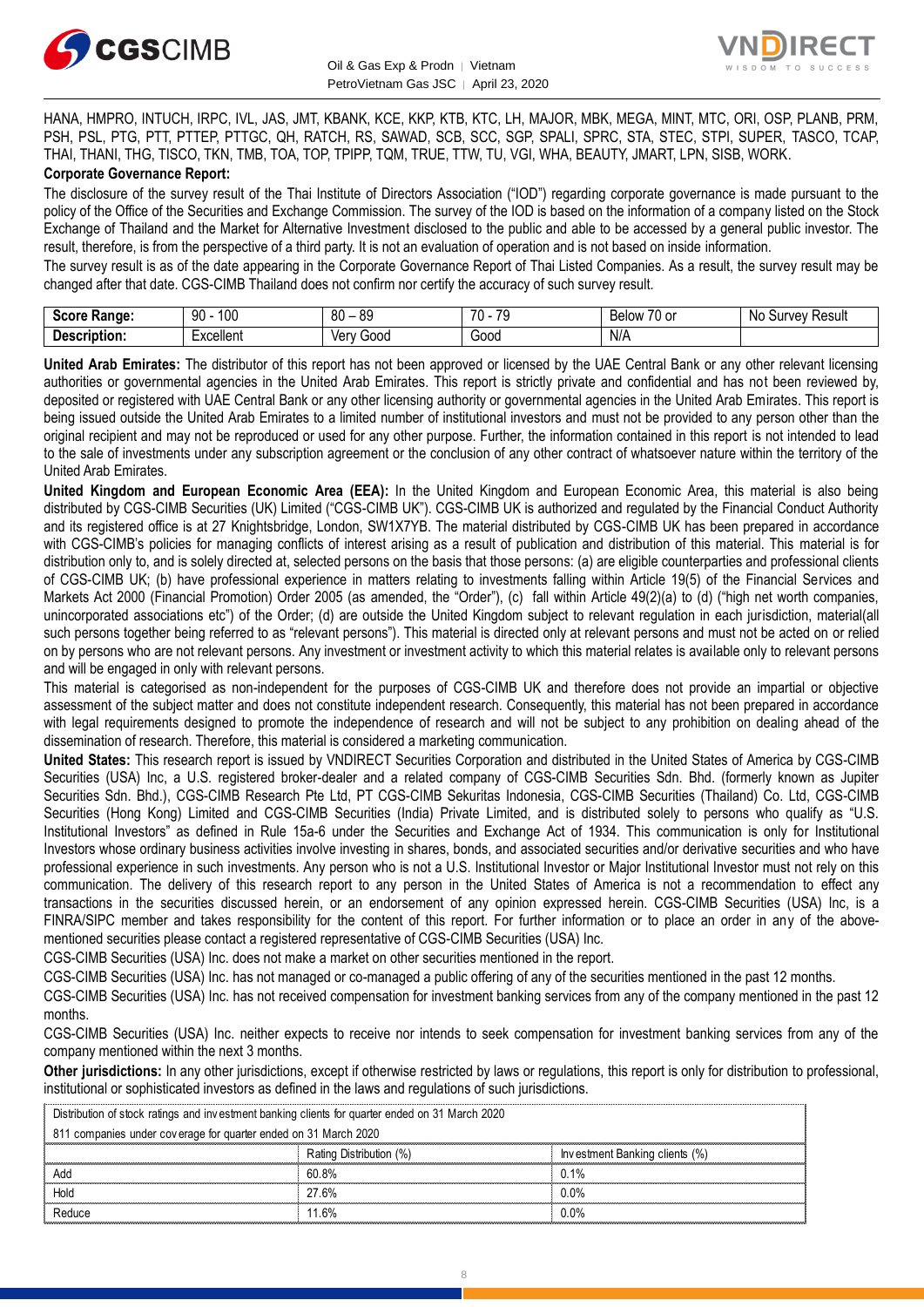

Oil & Gas Exp & Prodn | Vietnam PetroVietnam Gas JSC │ April 23, 2020



#### **Spitzer Chart for stock being researched ( 2 year data )**

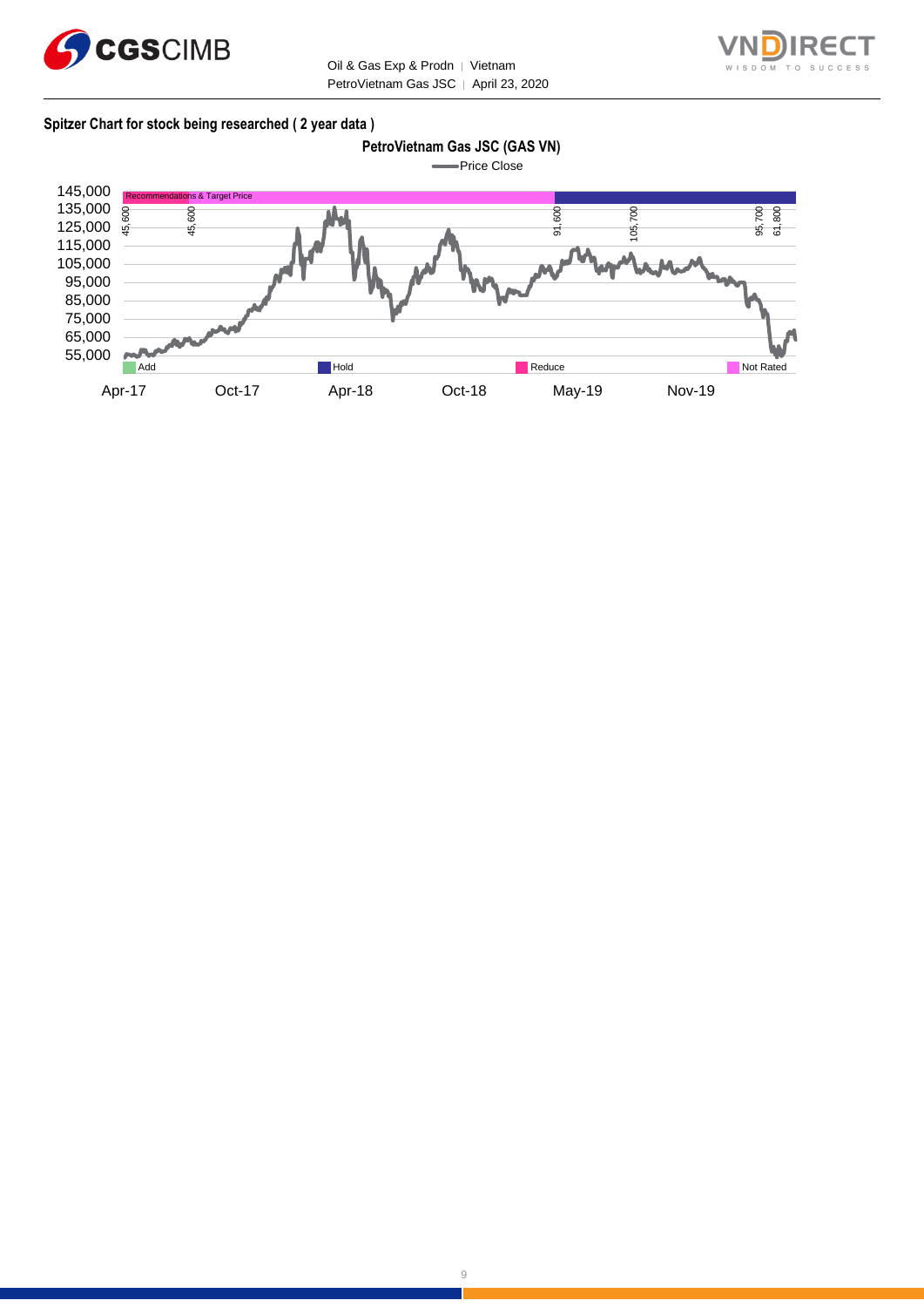



#### **Corporate Governance Report of Thai Listed Companies (CGR). CG Rating by the Thai Institute of Directors Association (Thai IOD) in 2019, Anti-Corruption 2019**

**ADVANC** – Excellent, Certified, **AEONTS** – Good, n/a, **AH** – Very Good, n/a, **AMATA** – Excellent, Declared, **ANAN** – Excellent, Declared, **AOT** – Excellent, n/a, **AP** – Excellent, Certified, **ASP** – Very Good, Certified, **BAM** – not available, n/a, **BANPU** – Excellent, Certified, **BAY** – Excellent, Certified, **BBL** – Very Good, Certified, **BCH** – Good, Certified, **BCP** - Excellent, Certified, **BCPG** – Excellent, Certified, **BDMS** – Very Good, n/a, **BEAUTY** – Good, n/a, **BEC** – Very Good, n/a, **BGRIM** – Very Good, Declared, **BH** - Good, n/a, **BJC** – Very Good, n/a, **BJCHI** – Very Good, Certified, **BLA** – Very Good, Certified, **BPP** – Very Good, Declared, **BR** - Good, n/a, **BTS** - Excellent, Certified, **CBG** – Very Good, n/a, **CCET** – Good, n/a, **CENTEL** – Very Good, Certified, **CHAYO** - Good, n/a, **CHG** – Very Good, Declared, **CK** – Excellent, n/a, **COL** – Excellent, Declared, **CPALL** – Excellent, Certified, **CPF** – Excellent, Certified, **CPN** - Excellent, Certified, **CPNREIT** – not available, n/a, **CRC** – not available, n/a, **DELTA** - Excellent, Declared, **DEMCO** – Excellent, Certified, **DDD** – Very Good, n/a, **DIF** – not available, n/a, **DREIT** – not available, n/a, **DTAC** – Excellent, Certified, **EA** – Excellent, n/a, **ECL** – Very Good, Certified, **EGCO** - Excellent, Certified, **EPG** – Very Good, n/a, **ERW** – Very Good, n/a, **GFPT** - Excellent, Certified, **GGC** – Excellent, Certified, **GLOBAL** – Very Good, n/a, **GLOW** – Very Good, Certified, **GPSC** – Excellent, Certified, **GULF** – Very Good, n/a, **GUNKUL** – Excellent, Certified, **HANA** - Excellent, Certified, **HMPRO** - Excellent, Certified, **HUMAN** – Good, n/a, **ICHI** – Excellent, Declared, **III** – Excellent, n/a, **INTUCH** - Excellent, Certified, **IRPC** – Excellent, Certified, **ITD** – Very Good, n/a, **IVL** - Excellent, Certified, **JASIF** – not available, n/a, **BJC** – Very Good, n/a, **JMT** – Very Good, n/a, **KBANK** - Excellent, Certified, **KCE** - Excellent, Certified, **KKP** – Excellent, Certified, **KSL** – Excellent, Certified, **KTB** - Excellent, Certified, **KTC** – Excellent, Certified, **LH** - Excellent, n/a, **LPN** – Excellent, Certified, **M** – Very Good, Certified, **MACO** – Very Good, n/a, **MAJOR** – Very Good, n/a, **MAKRO** – Excellent, Certified, **MALEE** – Excellent, Certified, **MC** – Excellent, Certified, **MCOT** – Excellent, Certified, **MEGA** – Very Good, n/a, **MINT** - Excellent, Certified, **MK** – Very Good, n/a, **MTC** – Excellent, n/a, **NETBAY** – Very Good, n/a, **OSP** – Very Good, n/a, **PLANB** – Excellent, Certified, **PLAT** – Very Good, Certified, **PR9** – Excellent, n/a, **PSH** – Excellent, Certified, **PSTC** – Very Good, Certified, **PTT** - Excellent, Certified, **PTTEP** - Excellent, Certified, **PTTGC** - Excellent, Certified, **QH** – Excellent, Certified, **RATCH** – Excellent, Certified, **ROBINS** – Excellent, Certified, **RS** – Excellent, n/a, **RSP** – not available, n/a, **S** – Excellent, n/a, **SAPPE** – Very Good, Declared, **SAT** – Excellent, Certified, **SAWAD** – Very Good, n/a, **SC** – Excellent, Certified, **SCB** - Excellent, Certified, **SCC** – Excellent, Certified, **SCN** – Excellent, Certified, **SF** – Good, n/a, **SHR** – not available, n/a, **SIRI** – Very Good, Certified, **SPA** - Good, n/a, **SPALI** - Excellent, n/a, **SPRC** – Excellent, Certified, **STA** – Very Good, Certified, **STEC** – Excellent, n/a, **SVI** – Excellent, Certified, **SYNEX** – Excellent, Certified, **TASCO** – Excellent, Certified, **TCAP** – Excellent, Certified, **THANI** – Excellent, Certified, **TIPCO** – Very Good, Certified, **TISCO** - Excellent, Certified, **TKN** – Very Good, n/a, **TMB** - Excellent, Certified, **TNR** – Very Good, Certified, **TOP** - Excellent, Certified, **TPCH** – Good, n/a, **TPIPP** – Good, n/a, **TRUE** – Excellent, Certified, **TU** – Excellent, Certified, **TVO** – Excellent, Declared, **UNIQ** – not available, n/a, **VGI** – Excellent, Certified, **WHA** – Excellent, Certified, **WHART** – not available, n/a, **WICE** – Excellent, Certified, **WORK** – Good, n/a.

1 CG Score 2019 from Thai Institute of Directors Association (IOD)

2 AGM Level 2018 from Thai Investors Association

3 Companies participating in Thailand's Private Sector Collective Action Coalition Against Corruption programme (Thai CAC) under Thai Institute of Directors (as of November 30, 2018) are categorised into:

companies that have declared their intention to join CAC, and companies certified by CAC.

4 [The Stock Exchange of Thailand : the record of listed companies with corporate sustainable development "Thai sustainability Investment 2018" included:](http://www.set.or.th/sustainable_dev/en/sr/sri/tsi_p1.html)

SET and mai listed companies passed the assessment conducted by the Stock Exchange of Thailand: THSI (SET) and THSI (mai)

SET listed companies passed the assessment conducted by the Dow Jones Sustainability Indices (DJSI)

#### **RECOMMENDATION FRAMEWORK**

| <b>Stock Ratings</b>                                                                                                                                                                                                                                              | Definition:                                                                                                                     |  |  |  |
|-------------------------------------------------------------------------------------------------------------------------------------------------------------------------------------------------------------------------------------------------------------------|---------------------------------------------------------------------------------------------------------------------------------|--|--|--|
| Add                                                                                                                                                                                                                                                               | The stock's total return is expected to reach 15% or higher over the next 12 months.                                            |  |  |  |
| Hold                                                                                                                                                                                                                                                              | The stock's total return is expected to be between negative 10% and positive 15% over the next 12 months.                       |  |  |  |
| Reduce                                                                                                                                                                                                                                                            | The stock's total return is expected to fall below negative 10% over the next 12 months.                                        |  |  |  |
| The total expected return of a stock is defined as the sum of the:(i) percentage difference between the target price and the current price and (ii)<br>the forward net dividend yields of the stock. Stock price targets have an investment horizon of 12 months. |                                                                                                                                 |  |  |  |
| <b>Sector Ratings</b>                                                                                                                                                                                                                                             | Definition:                                                                                                                     |  |  |  |
| Overweight                                                                                                                                                                                                                                                        | An Overweight rating means stocks in the sector have, on a market cap-weighted basis, a positive absolute<br>recommendation.    |  |  |  |
| Neutral                                                                                                                                                                                                                                                           | A Neutral rating means stocks in the sector have, on a market cap-weighted basis, a neutral absolute recommendation.            |  |  |  |
| Underweight                                                                                                                                                                                                                                                       | An Underweight rating means stocks in the sector have, on a market cap-weighted basis, a negative absolute<br>recommendation.   |  |  |  |
| <b>Country Ratings</b>                                                                                                                                                                                                                                            | Definition:                                                                                                                     |  |  |  |
| Overweight                                                                                                                                                                                                                                                        | An Overweight rating means investors should be positioned with an above-market weight in this country relative to<br>benchmark. |  |  |  |
| Neutral                                                                                                                                                                                                                                                           | A Neutral rating means investors should be positioned with a neutral weight in this country relative to benchmark.              |  |  |  |
| Underweight                                                                                                                                                                                                                                                       | An Underweight rating means investors should be positioned with a below-market weight in this country relative to<br>benchmark. |  |  |  |

# **Hien Tran Khanh – Deputy Head of Research**

Email: [hien.trankhanh@vndirect.com.vn](mailto:hien.trankhanh@vndirect.com.vn)